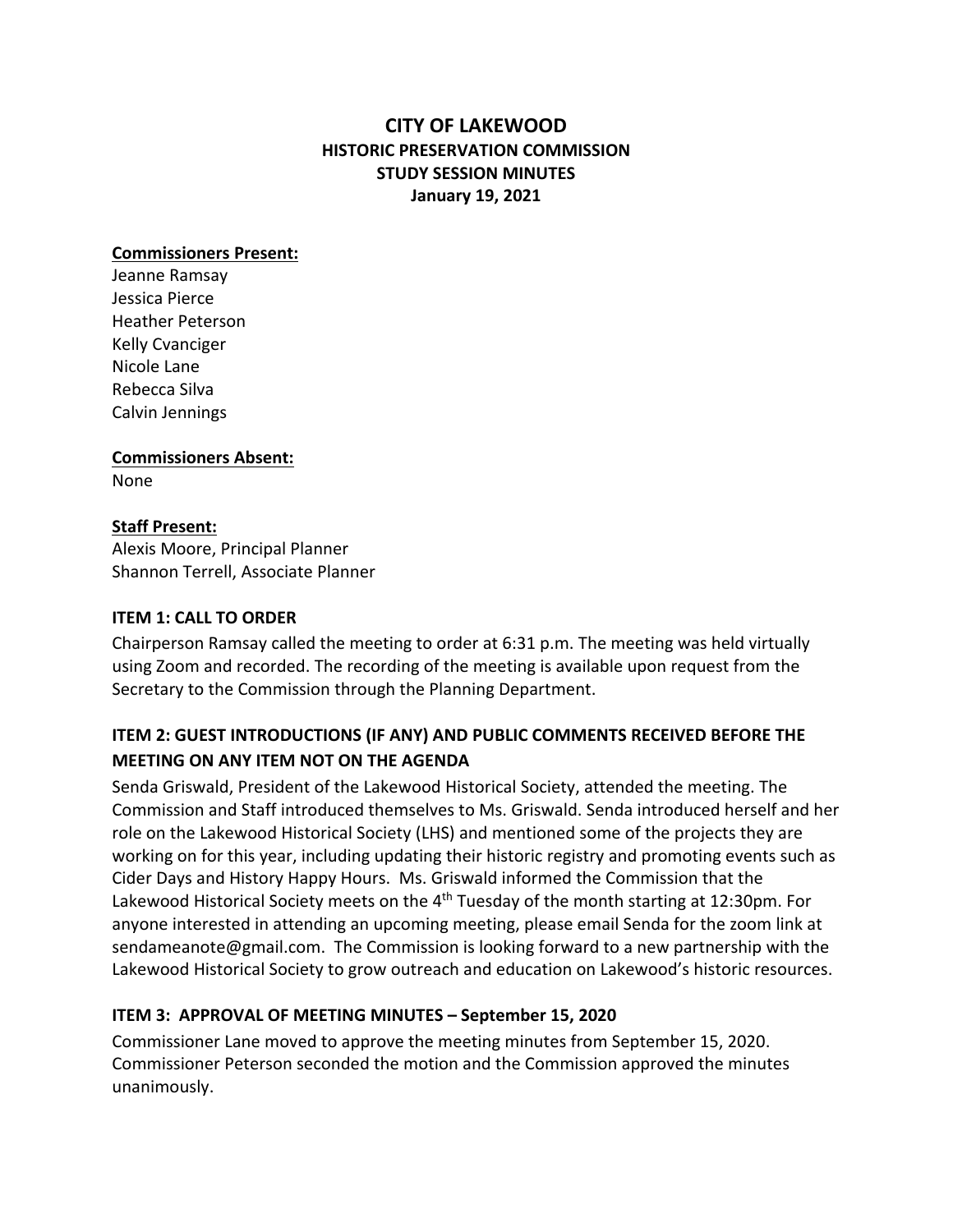#### **ITEM 4: ELECTION OF 2021 OFFICERS**

Commissioner Lane made a motion to nominate herself as Chair. The motion was seconded and passed by a unanimous vote. Commissioner Jennings abstained due to technical difficulties with Zoom. Commissioner Silva made a motion to nominate herself as Vice-Chair. The motion was seconded and passed by a unanimous vote. Commissioner Jennings abstained due to technical difficulties with Zoom. There was no nomination made for Secretary. The Commission will assign secretary duties to a Commissioner at the beginning of each upcoming meeting.

#### **ITEM 5: STAFF UPDATE**

### **2020 Recap**

Ms. Moore provided a recap of projects completed in 2020. In 2020, Staff and the Historic Preservation Commission completed the Morse Park Survey Plan and the CDOT Pre-1920s Survey. Ms. Moore stated that Staff made updates to Lakewood's Historic Preservation website to make information more accessible to the public; as well as working with internal departments to gather implementation progress of the goals, policies, and actions items of the 2012 Historic Preservation Plan. The Commission worked on a draft letter to property owners for potential designation that has been discussed as potential project for the 2021 Work Program.

### **Savings Places Conference**

Ms. Moore reminded the Commission of the upcoming 2021 Savings Places Conference and that Lakewood can provide funding to the Commissioners for CLG trainings in 2021.

### **Commission Vacancies**

Ms. Moore informed the Commission that Chairperson Ramsay and Commissioner Jennings position terms will end in March. Commissioner Jennings can apply for a second term. Ms. Moore informed the Commission of staff challenges in the City Clerk's office that may delay the positions being filled. Staff will update the Commission on timeline for filling the vacant positions.

# **ITEM 6: COMMISSION UPDATES/GENERAL BUSINESS**

### **Lakewood Historical Society**

Chairperson Ramsay opened the conversation to Ms. Griswald. Ms. Griswald thanked Commissioner Pierce for attending the Lakewood Historical Society meeting to explain some of the duties and responsibilities of the Historic Preservation Commission. The Commission is excited to continue working with the Lakewood Historical Society on upcoming events and outreach.